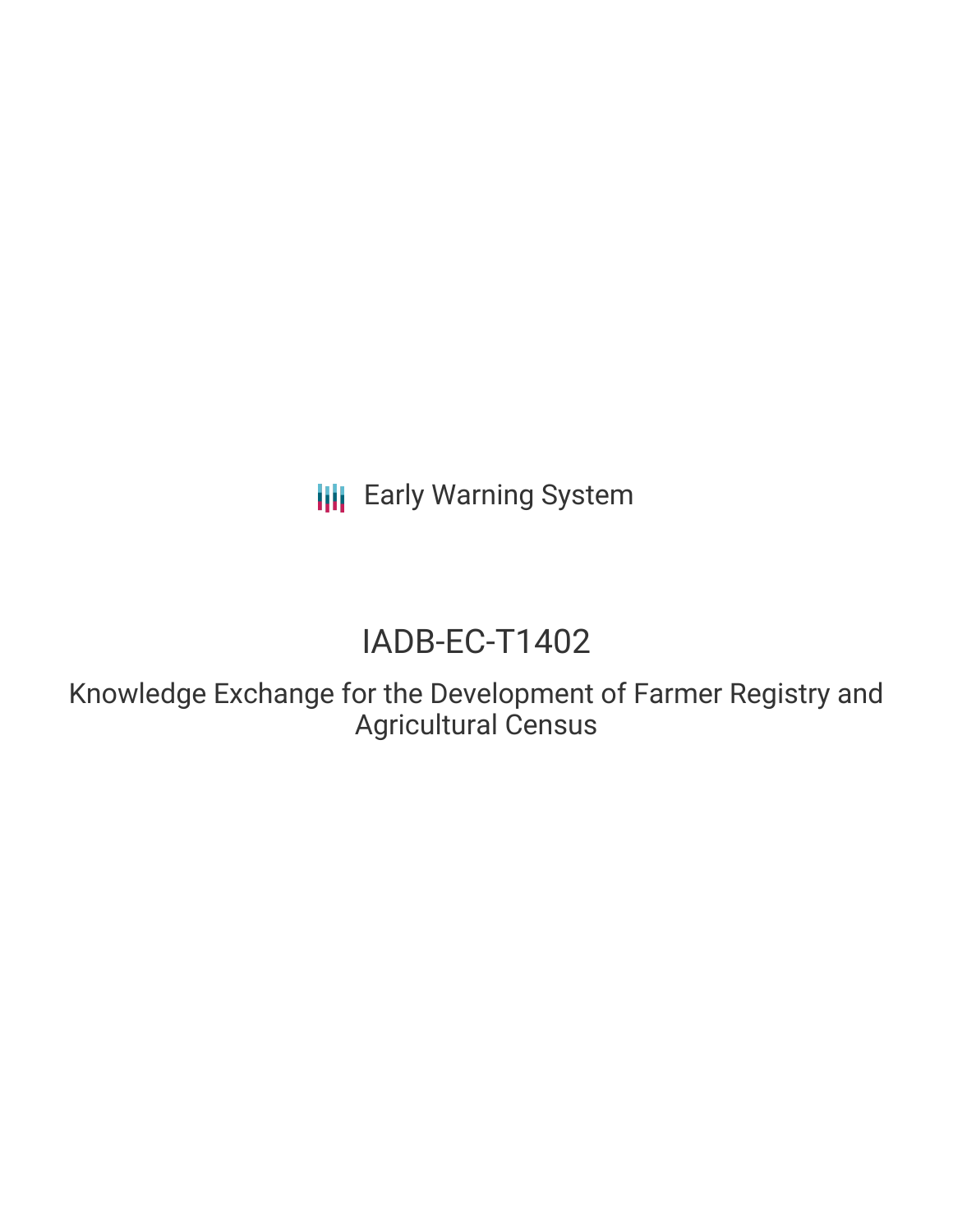

### **Quick Facts**

| <b>Countries</b>               | Ecuador                                         |
|--------------------------------|-------------------------------------------------|
| <b>Financial Institutions</b>  | Inter-American Development Bank (IADB)          |
| <b>Status</b>                  | Approved                                        |
| <b>Bank Risk Rating</b>        |                                                 |
| <b>Voting Date</b>             | 2018-09-11                                      |
| <b>Borrower</b>                | Government of Ecuador                           |
| <b>Sectors</b>                 | Agriculture and Forestry, Technical Cooperation |
| <b>Investment Type(s)</b>      | Grant                                           |
| <b>Investment Amount (USD)</b> | $$0.01$ million                                 |
| <b>Project Cost (USD)</b>      | \$0.01 million                                  |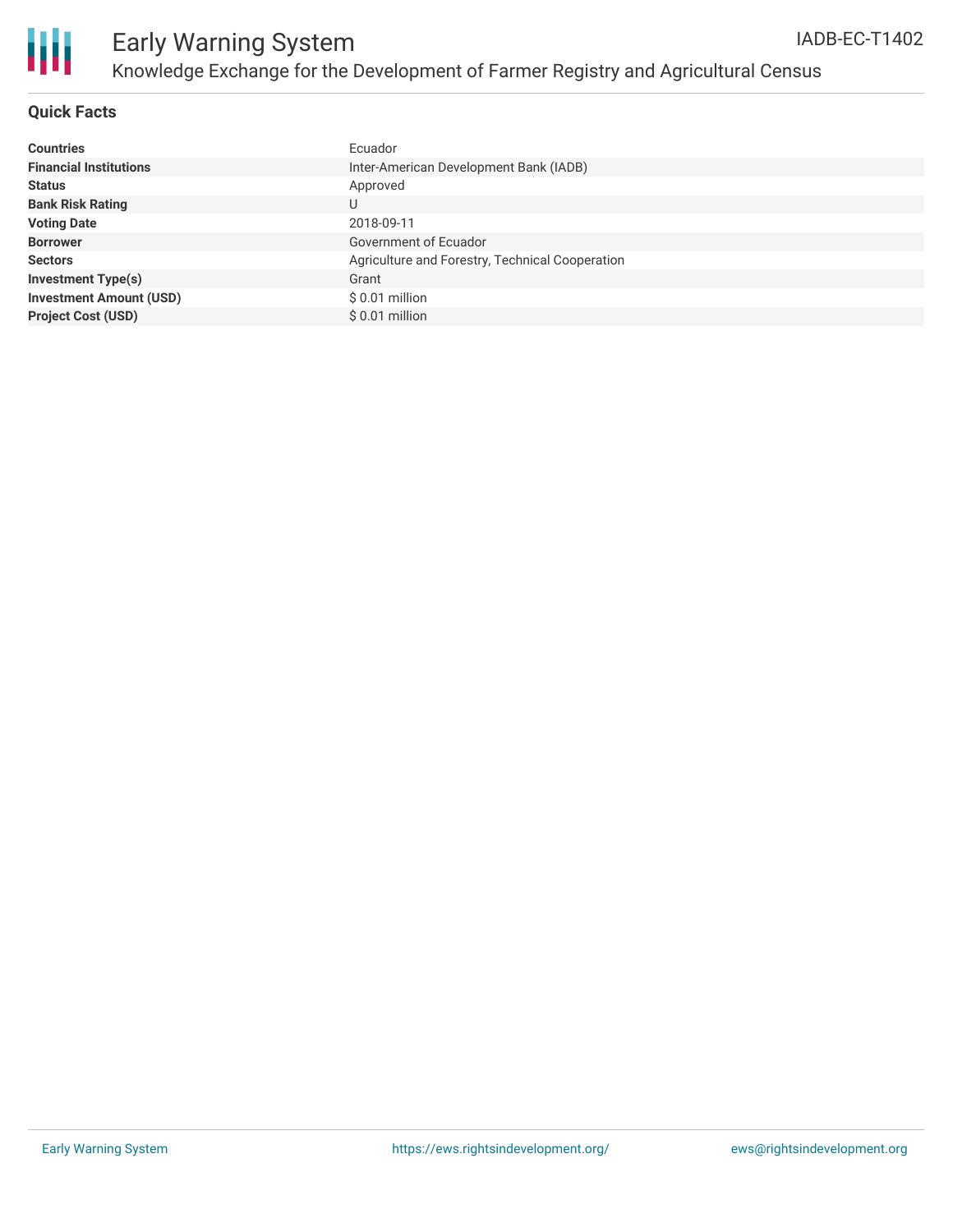



#### **Project Description**

The objective of this operation is to strengthen technical capacities of personnel in the Ministry of Agriculture and Livestock (MAG) of Ecuador in the implementation of Agricultural Census and Farmer Registry through knowledge exchange to acquire best practices and lessons learned in two countries of Latin American Region. These tools will be indispensable for efficient and assertive agricultural policy making.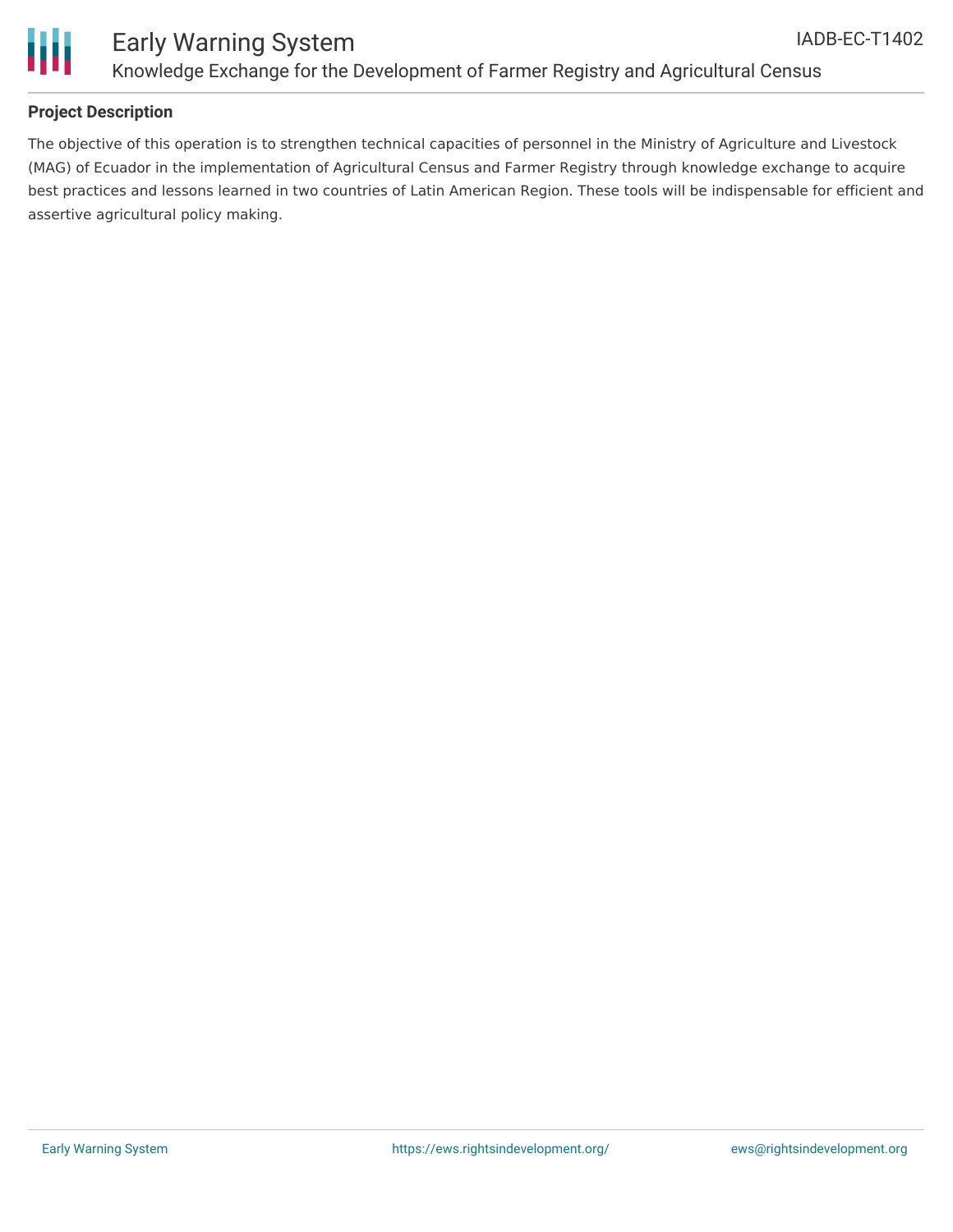



# Early Warning System Knowledge Exchange for the Development of Farmer Registry and Agricultural Census

#### **Investment Description**

• Inter-American Development Bank (IADB)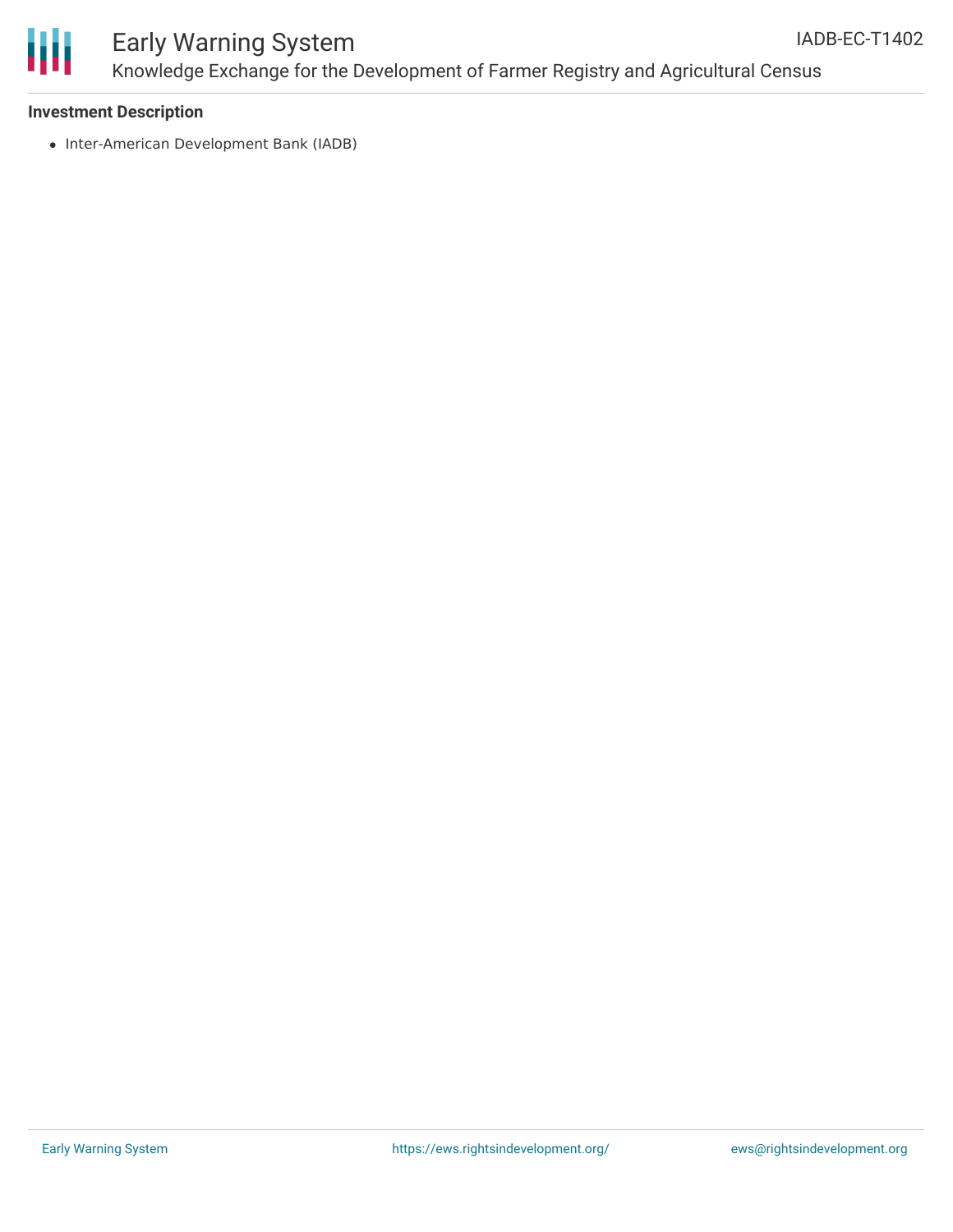## **Contact Information**

### ACCOUNTABILITY MECHANISM OF IADB

The Independent Consultation and Investigation Mechanism (MICI) is the independent complaint mechanism and fact-finding body for people who have been or are likely to be adversely affected by an Inter-American Development Bank (IDB) or Inter-American Investment Corporation (IIC)-funded project. If you submit a complaint to MICI, they may assist you in addressing the problems you raised through a dispute-resolution process with those implementing the project and/or through an investigation to assess whether the IDB or IIC is following its own policies for preventing or mitigating harm to people or the environment. You can submit a complaint by sending an email to MICI@iadb.org. You can learn more about the MICI and how to file a complaint at http://www.iadb.org/en/mici/mici,1752.html (in English) or http://www.iadb.org/es/mici/mici,1752.html (Spanish).